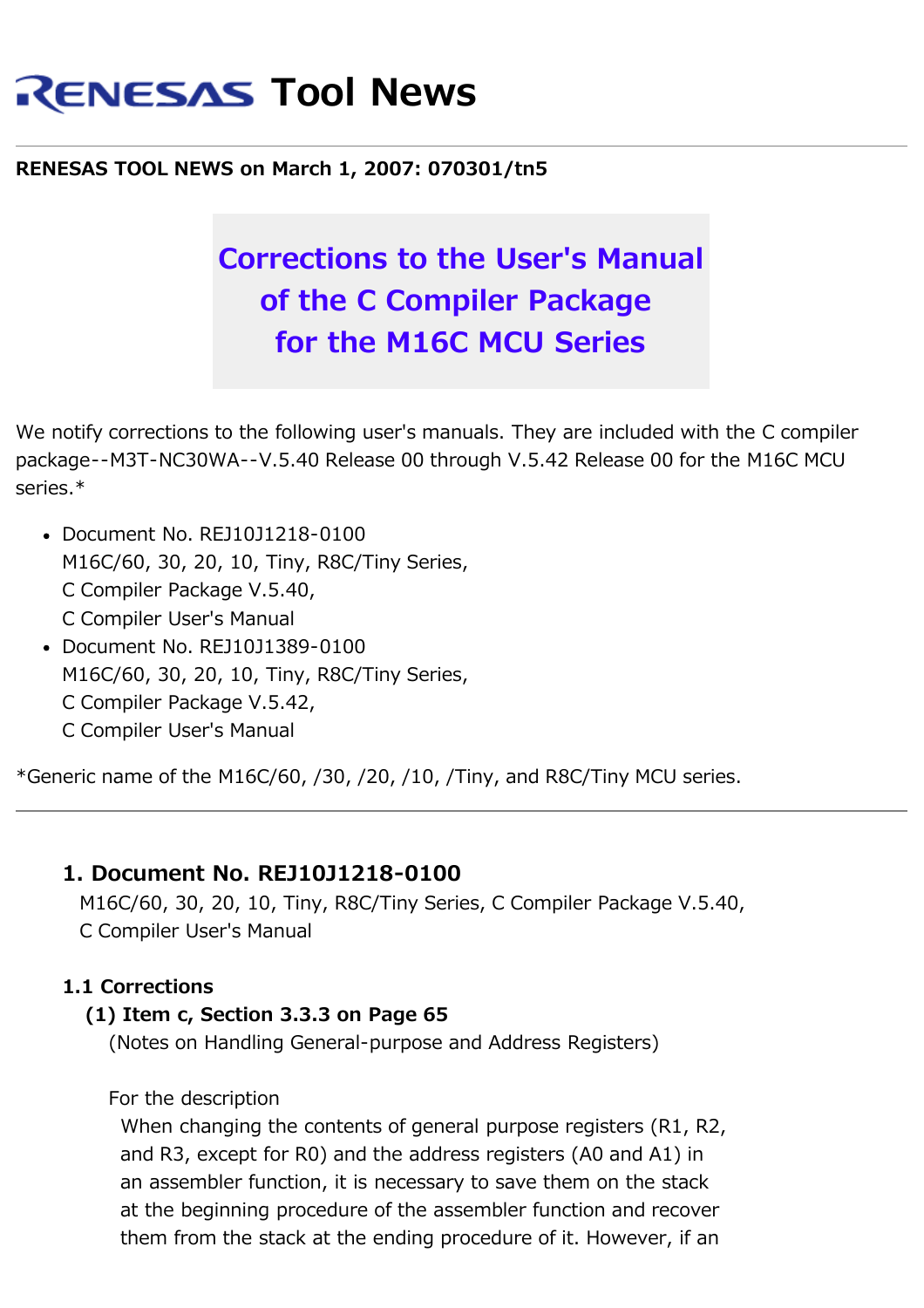assembler function is declared by using #pragma PARAMETER /C, the codes for saving and recovering the contents of registers are created at the calling side, so that it is unnecessary to save and recover them in this assembler function.

#### read as follows:

 Even when any of the general-purpose registers (R0, R1, R2, and R3) or the address registers (A0 and A1) is changed in its contents within an assembler function or the one specified in the #pragma PARAMTER directive, it is unnecessary to save the contents of the register on the stack and restore them from it before and after processing the assembler function.

# **(2) Descriptions of the /C Switch in Extended Functions on pages 134, 135, 147, 151, 152, and 188**

 The #pragma PARAMETER, #pragma SPECIAL, and #pragma INTCALL directives are not provided with the function of switch /C. So we ask you to remove the descriptions of the /C switch in these extended functions on the above pages.

 For the full corrections to those pages, see the Web page at http://tool-support.renesas.com/eng/toolnews/070301/tn5.htm This Web page will be opened from March 20 on.

# **2. The User's Manual of the C Compiler Package V.5.42 for the M16C/60, 30,**

 **20,10, Tiny, and R8C/Tiny Series, Document No. REJ10J1687-0100**

# **2.1 Corrections**

# **(1) Item c, Section 3.3.3 on Page 60**

(Notes on Handling General-purpose and Address Registers)

For the description

 When changing the contents of general purpose registers (R1, R2, and R3, except for R0) and the address registers (A0 and A1) in an assembler function, it is necessary to save them on the stack at the beginning procedure of the assembler function and recover them from the stack at the ending procedure of it. However, if an assembler function is declared by using #pragma PARAMETER/C, the codes for saving and recovering the contents of registers are created at the calling side, so that it is unnecessary to save and recover them in this assembler function.